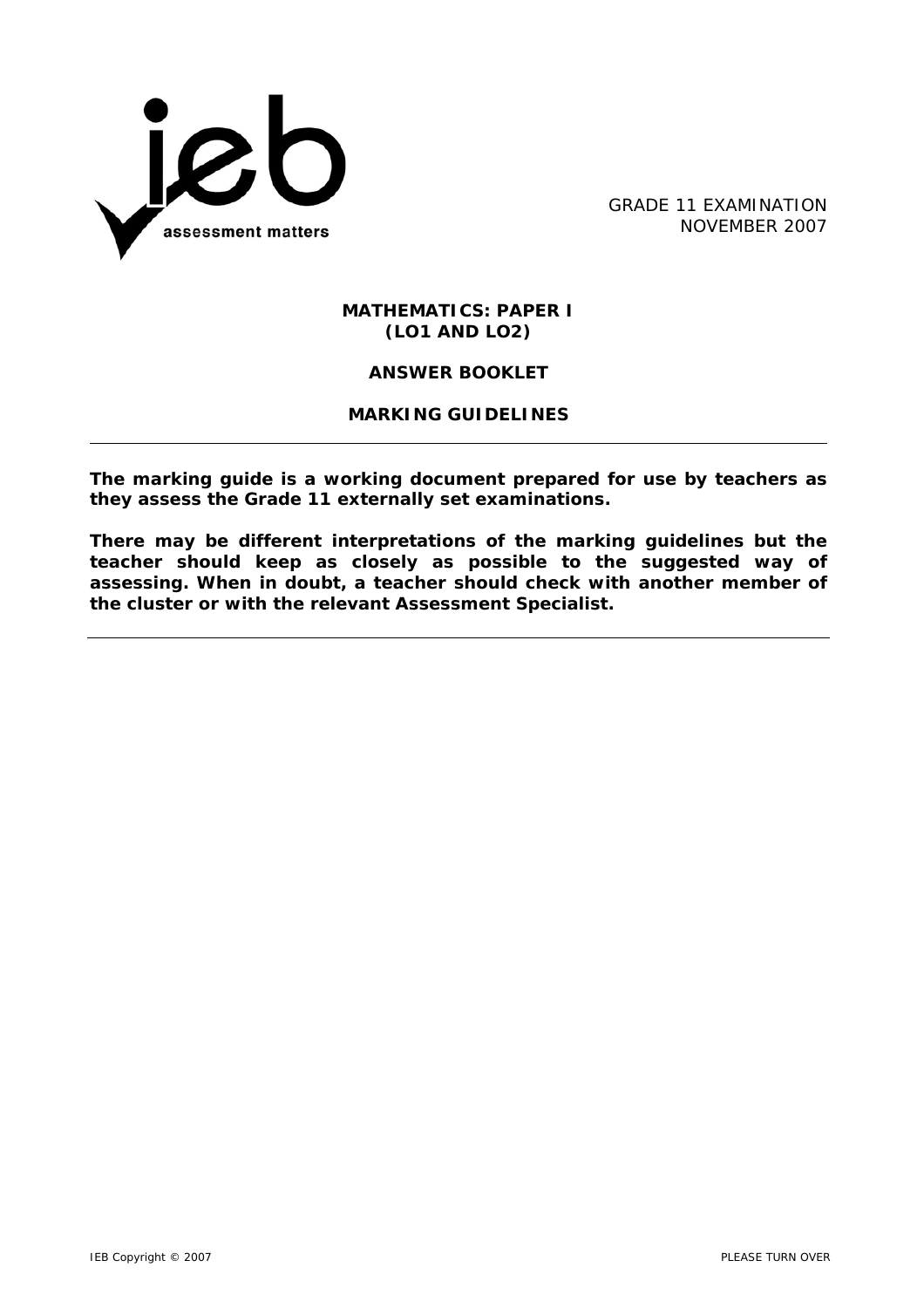$(2)$ K

\_\_\_\_\_\_\_\_\_\_\_\_\_\_\_\_\_\_\_\_\_\_\_\_\_\_\_\_\_\_\_\_\_\_\_\_\_\_\_\_\_\_\_\_\_\_\_\_\_\_\_\_\_\_\_\_\_ (1) RP

#### **QUESTION 8**

On a particular day, the depth of water, *y* metres, at the entrance of a tidal harbour *x* hours after midday is given by the formula:

$$
y = -x^2 + 3x + 4 \text{ for } 0 \le x \le 4
$$

(a) Complete the table (in the Answer Booklet)

| $x$ (hours after 12:00) |               | 1,5        |               |  |
|-------------------------|---------------|------------|---------------|--|
| $y$ (depth in metres    |               | 6,25       |               |  |
|                         | $\frac{1}{2}$ | $\sqrt{2}$ | $\frac{1}{2}$ |  |

#### (b) Draw a graph of *y* against *x*.





| For $x = 0, y = 4$                                                  |          |
|---------------------------------------------------------------------|----------|
| $\therefore$ At midday, water is 4 m deep. $\checkmark^{\text{CA}}$ | $(1)$ PP |

\_\_\_\_\_\_\_\_\_\_\_\_\_\_\_\_\_\_\_\_\_\_\_\_\_\_\_\_\_\_\_\_\_\_\_\_\_\_\_\_\_\_\_\_\_\_\_\_\_\_\_\_\_\_\_\_\_

\_\_\_\_\_\_\_\_\_\_\_\_\_\_\_\_\_\_\_\_\_\_\_\_\_\_\_\_\_\_\_\_\_\_\_\_\_\_\_\_\_\_\_\_\_\_\_\_\_\_\_\_\_\_\_\_\_

(d) Determine when during the afternoon the entrance is dry.

\_\_\_\_\_\_\_\_\_\_\_\_\_\_\_\_\_\_\_\_\_\_\_\_\_\_\_\_\_\_\_\_\_\_\_\_\_\_\_\_\_\_\_\_\_\_\_\_\_\_\_\_\_\_\_\_\_ **For**  $x = 4, y = 0$ 

∴ At 4 pm entrance is dry.  $\checkmark$ <sup>CA</sup>

IEB Copyright © 2007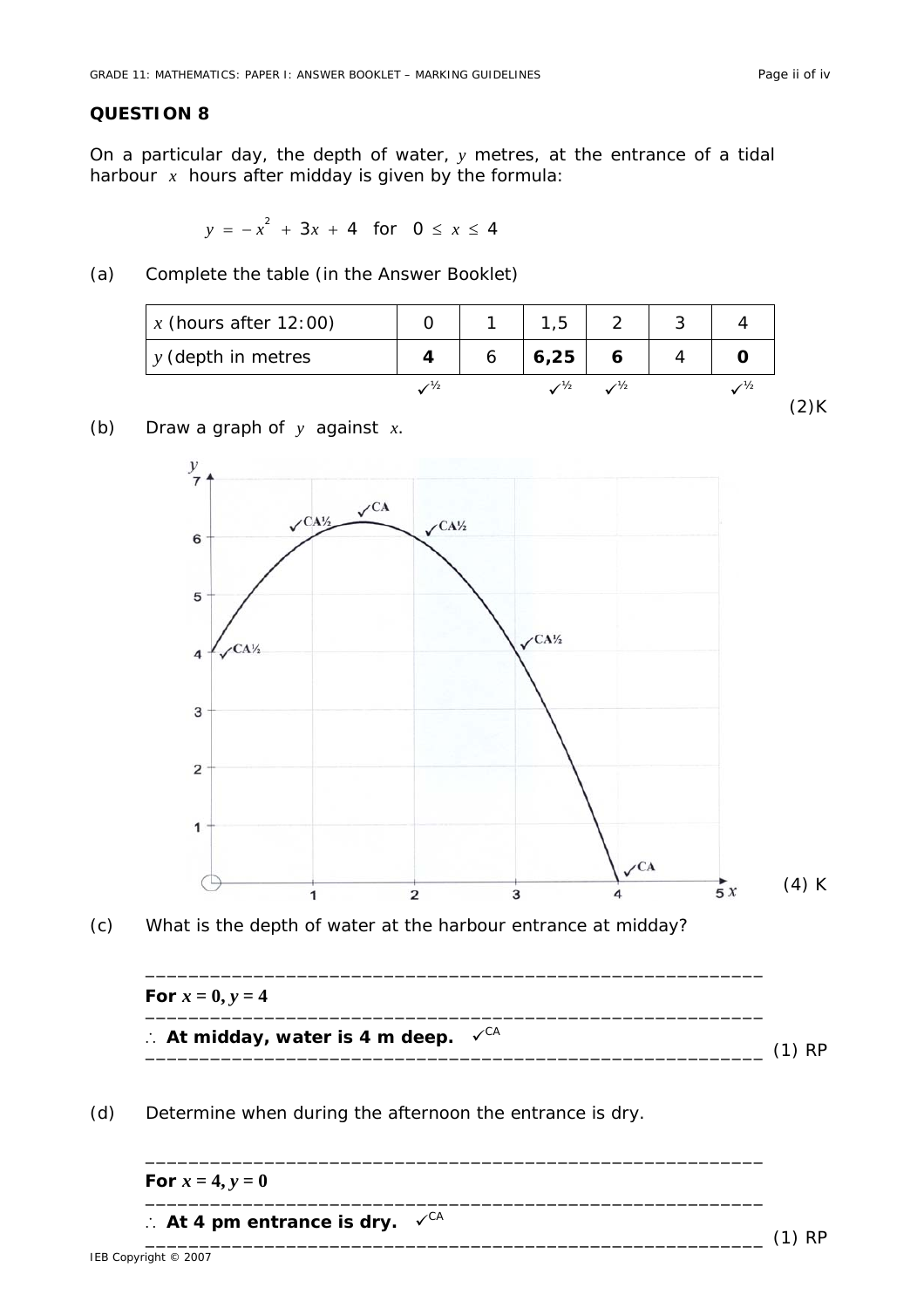(e) Determine the maximum depth of water at the entrance and when during the afternoon this occurs.

| Maximum depth of 6,25 m at 1:30 pm |  |
|------------------------------------|--|
| ∕CA                                |  |

(f) A large ferry requires at least 6 m of water for it to be able to enter the harbour. Determine between which times of the afternoon the ferry can safely enter the harbour.

# Between 1 pm and 2 pm depth of water is more than 6 m, so <u>and the same of the state</u>

| ferry can enter. |                  |                  |                                  |
|------------------|------------------|------------------|----------------------------------|
|                  | $\mathcal{L}$ CA | $\mathcal{L}$ CA | <b>PS</b>                        |
|                  |                  |                  | $\parallel$ 12 marks $\parallel$ |

### **QUESTION 9(B)**

(b) Consider the following shapes created with shaded and white tiles:



 **Figure 1 Figure 2 Figure 3** 



(1) Complete the table (in the Answer Booklet):

| Figure No.          |   | $\overline{2}$ | 3             | 4             | 6             |     |
|---------------------|---|----------------|---------------|---------------|---------------|-----|
| No. of Shaded tiles |   | 16             | 36            | 64            | 144           | 484 |
| No. of White tiles  |   | 9              | 25            | 49            | 121           | 441 |
| Total No. of tiles  | 5 | 25             | 61            | 113           | 265           | 925 |
|                     |   | $\mathcal{A}$  | $\mathcal{A}$ | $\mathcal{A}$ | $\mathcal{A}$ |     |

 <sup>(5)</sup> RP/CP/PS